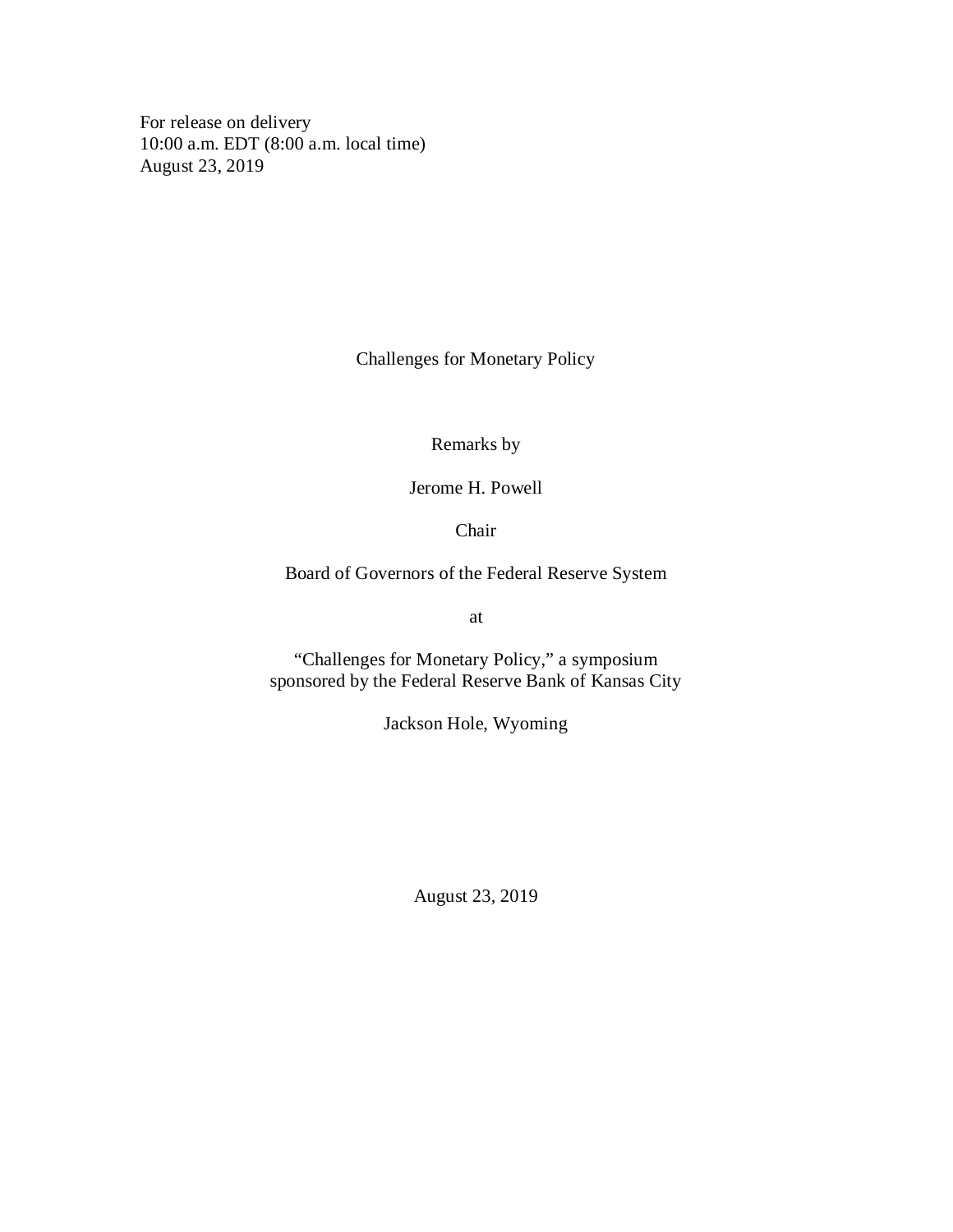This year's symposium topic is "Challenges for Monetary Policy," and for the Federal Reserve those challenges flow from our mandate to foster maximum employment and price stability. From this perspective, our economy is now in a favorable place, and I will describe how we are working to sustain these conditions in the face of significant risks we have been monitoring.

The current U.S. expansion has entered its 11th year and is now the longest on record.<sup>[1](#page-1-0)</sup> The unemployment rate has fallen steadily throughout the expansion and has been near half-century lows since early 2018. But that rate alone does not fully capture the benefits of this historically strong job market. Labor force participation by people in their prime working years has been rising. While unemployment for minorities generally remains higher than for the workforce as a whole, the rate for African Americans, at 6 percent, is the lowest since the government began tracking it in 1972. For the past few years, wages have been increasing the most for people at the lower end of the wage scale. People who live and work in low- and middle-income communities tell us that this job market is the best anyone can recall. We increasingly hear reports that employers are training workers who lack required skills, adapting jobs to the needs of employees with family responsibilities, and offering second chances to people who need one.

Inflation has been surprisingly stable during the expansion: not falling much when the economy was weak and not rising much as the expansion gained strength. Inflation ran close to our symmetric 2 percent objective for most of last year but has been running somewhat below 2 percent this year.

<span id="page-1-0"></span> $<sup>1</sup>$  The National Bureau of Economic Research (NBER) has classified business cycle turning points back to</sup> 1854 (see [https://www.nber.org/cycles.html\)](https://www.nber.org/cycles.html).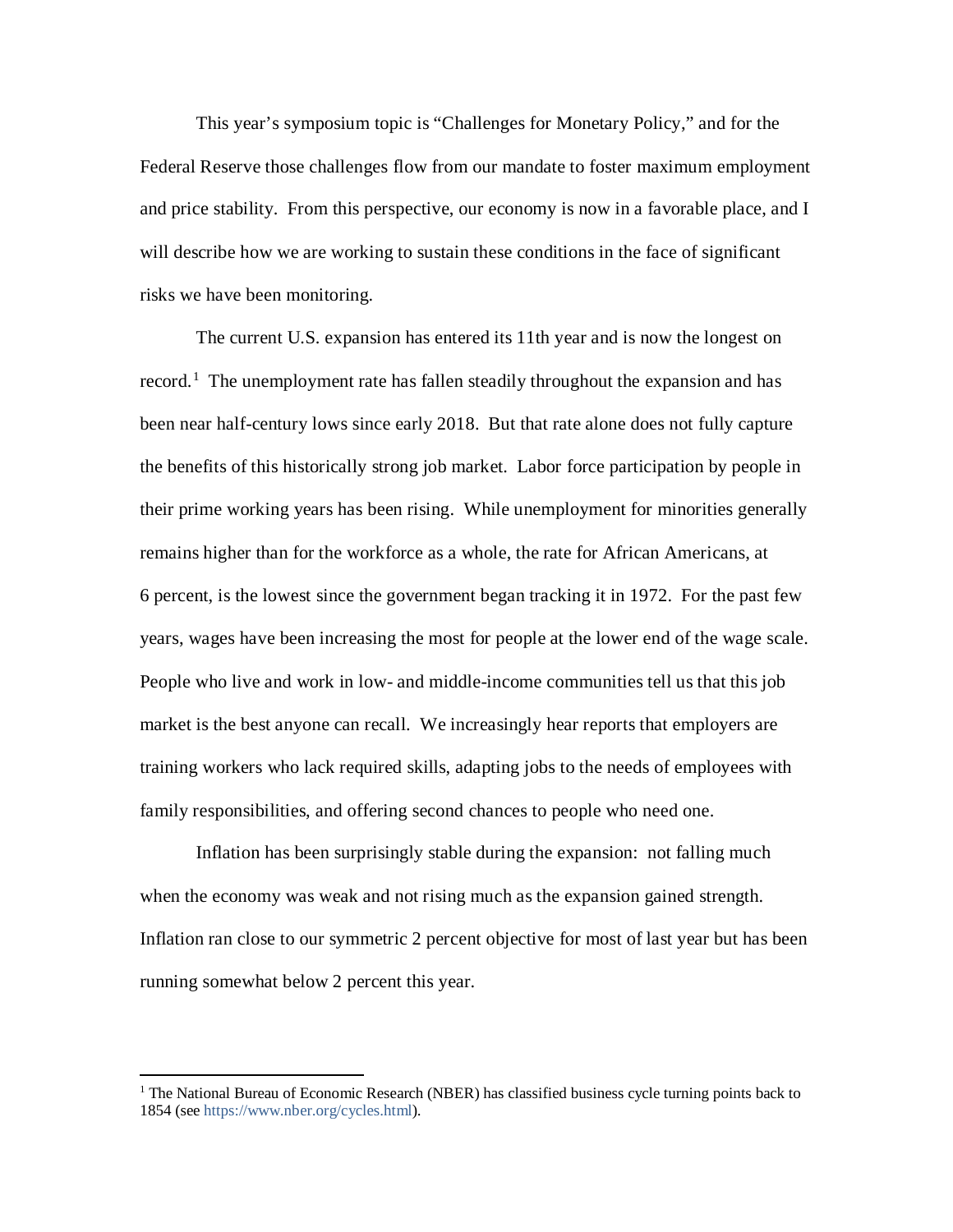Thus, after a decade of progress toward maximum employment and price stability, the economy is close to both goals. Our challenge now is to do what monetary policy can do to sustain the expansion so that the benefits of the strong jobs market extend to more of those still left behind, and so that inflation is centered firmly around 2 percent.

Today I will explore what history tells us about sustaining long, steady expansions. A good place to start is with the passage of the Employment Act of 1946, which stated that it is the "continuing policy and responsibility of the Federal Government . . . to promote maximum employment, production, and purchasing power."<sup>[2](#page-2-0)</sup> Some version of these goals has been in place ever since. I will divide the history since World War II into three eras organized around some well-known "Greats." The first era comprises the postwar years through the Great Inflation. The second era brought the Great Moderation but ended in the Great Recession. The third era is still under way, and time will tell what "Greats" may emerge.

Each era presents a key question for the Fed and for society more generally. The first era raises the question whether a central bank can resist the temptations that led to the Great Inflation. The second era raises the question whether long expansions supported by better monetary policy inevitably lead to destabilizing financial excesses like those seen in the Great Moderation. The third era confronts us with the question of

<span id="page-2-0"></span><sup>&</sup>lt;sup>2</sup> See Declaration of Policy, section 2 of the Employment Act of 1946, Pub. L. 79-304, ch. 33, 60 Stat 23 (1946), available at

[https://fraser.stlouisfed.org/scribd/?title\\_id=1099&filepath=/files/docs/historical/congressional/employment](https://fraser.stlouisfed.org/scribd/?title_id=1099&filepath=/files/docs/historical/congressional/employment-act-1946.pdf) [-act-1946.pdf.](https://fraser.stlouisfed.org/scribd/?title_id=1099&filepath=/files/docs/historical/congressional/employment-act-1946.pdf)

A modified version of those goals formally became the Fed's dual mandate in 1977. For further discussion, see "Full Employment and Balanced Growth Act of 1978 (Humphrey-Hawkins)" on the Board's website at [https://www.federalreservehistory.org/essays/humphrey\\_hawkins\\_act.](https://www.federalreservehistory.org/essays/humphrey_hawkins_act)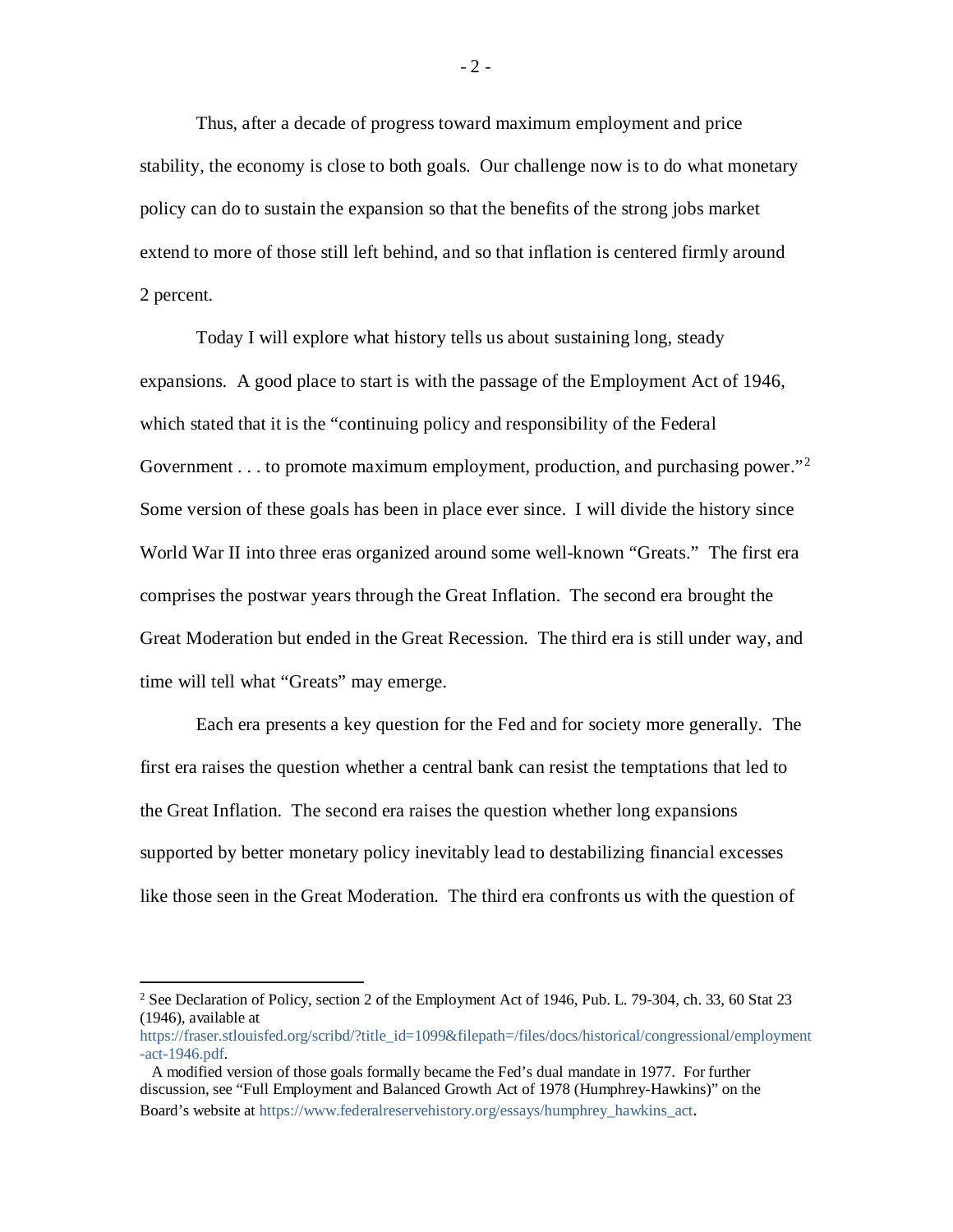how best to promote sustained prosperity in a world of slow global growth, low inflation, and low interest rates. Near the end of my remarks, I will discuss the current context, and the ways these questions are shaping policy.

#### **Era I, 1950–1982: Policy Breeds Macroeconomic Instability and the Great Inflation**

The late 1940s were a period of adjustment to a peacetime economy. As the 1940s turned to the 1950s, the state of knowledge about how best to promote macroeconomic stability was limited. The 1950s and early 1960s saw the economy oscillating sharply between recession and growth above 6 percent (figure 1, panel A). Three expansions and contractions came in quick succession. With the benefit of hindsight, the lack of stability is generally attributed to "stop and go" stabilization policy, as monetary and fiscal authorities grappled with how best to modulate the use of their blunt but powerful tools. $3$ 

Beginning in the mid-1960s, "stop and go" policy gave way to "too much go and not enough stop"—not enough, that is, to quell rising inflation pressures. Both inflation and inflation expectations ratcheted upward through four expansions until the Fed, under Chairman Paul Volcker, engineered a definitive stop in the early 1980s (figure 1, panel C). Each of the expansions in the Great Inflation period ended with monetary policy tightening in response to rising inflation.

Policymakers came out of the Great Inflation era with a clear understanding that it was essential to anchor inflation expectations at some low level. But many believed that

- 3 -

<span id="page-3-0"></span><sup>&</sup>lt;sup>3</sup> Romer and Romer (2002) document that the Federal Open Market Committee understood the essence of sound policy. Nonetheless, as Nelson (2013) discusses, many authors argue that the way those principles were applied contributed to the fluctuations of the time.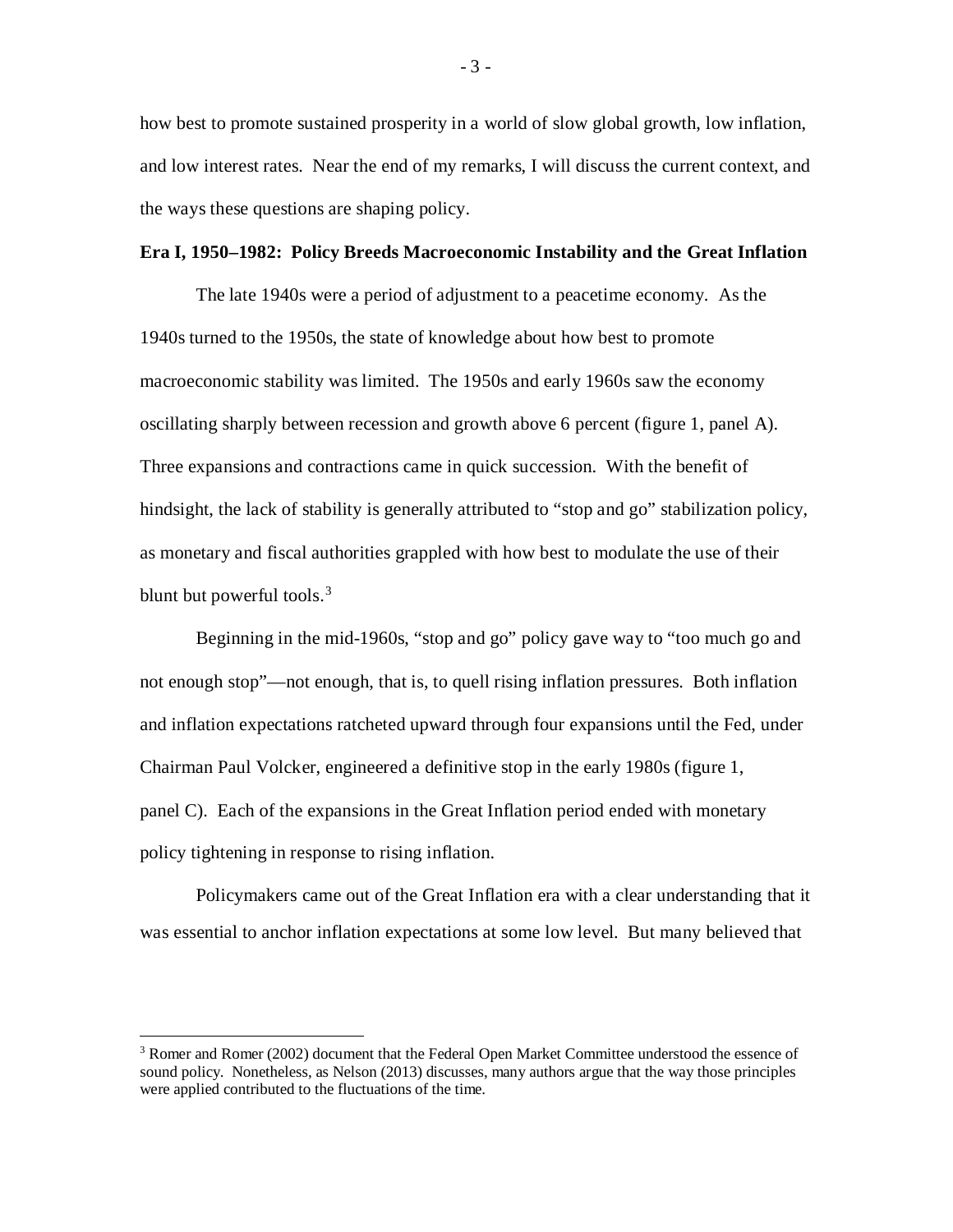central bankers would find it difficult to ignore the temptation of short-term employment gains at the cost of higher inflation down the road. [4](#page-4-0)

#### **Era II, 1983 through 2009: the Great Moderation and Great Recession**

As the second era began, inflation was falling, and it continued to fall for about a decade (figure 2, panel C). In 1993, core inflation, which omits the volatile food and energy components, first fell below 2.5 percent, and has since remained in the narrow range of 0.9 percent to 2.[5](#page-4-1) percent.<sup>5</sup> Greater success on price stability came with greater success on employment. Expansions in this era were longer and more stable than before (figure 2, panel A). The era saw two of the three longest U.S. expansions up to that point in history.<sup>[6](#page-4-2)</sup>

Anchored inflation expectations helped make this win-win outcome possible, by giving the Fed latitude to support employment when necessary without destabilizing inflation. The Fed was cutting, not raising, rates in the months prior to the end of the first two expansions in this era, and the ensuing recessions were mild by historical standards. And twice during the long expansion of the 1990s, the Federal Open Market Committee (FOMC) eased policy in response to threats to growth. In 1995, responding to evidence

<span id="page-4-0"></span> $4$  As discussed by Faust (1996), the structure of FOMC governance was motivated by the traditional view that governments are tempted to resort to inflation in times of stress. With the post–World War II emphasis on full employment and understanding the role of inflation expectations, this tendency was reformulated as seeking near-term gains on employment at the cost of long-term inflation (Kydland and Prescott, 1977; Barro and Gordon, 1983).

<span id="page-4-1"></span> $5$  Overall inflation, which is the subject of our symmetric 2 percent objective, has been somewhat more volatile, but it is neither practical nor wise to try to smooth purely transitory inflation fluctuations. As such transitory fluctuations are frequently driven by volatile food and energy prices, I am citing the stability of core inflation on a four-quarter basis as a proxy for Fed performance in achieving the relevant sense of stability.

<span id="page-4-2"></span><sup>6</sup> Analysts debate the role that monetary policy and other factors, such as luck and structural change in the economy, played in bringing about the Great Moderation. For example, Ahmed, Levin, and Wilson (2004) find an important role for luck. Stock and Watson (2003) attribute much of the change to an unexplained improvement in the tradeoff between inflation and output variability. Like Bernanke (2004), I believe that better policy was an important factor behind the better outcomes, perhaps allowing other factors to show through.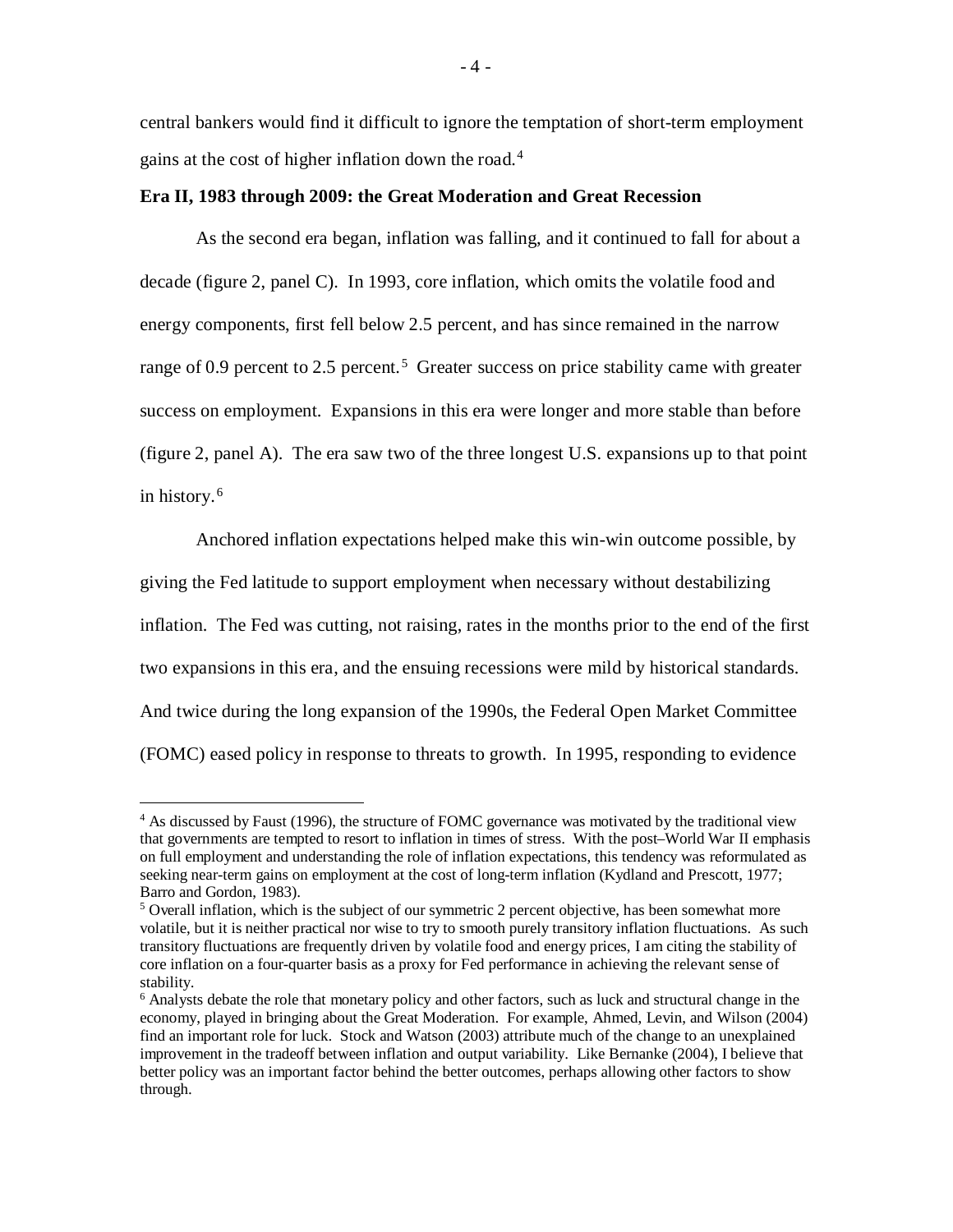of slowing in the United States and abroad, the FOMC reduced the federal funds rate over a few months. In 1998, the Russian debt default and the related collapse of the hedge fund Long-Term Capital Management rocked financial markets that were already fragile from the Asian financial crisis. Given the risks posed to the U.S. economy, the FOMC again lowered the federal funds rate over a period of months until events quieted. The 10-year expansion weathered both events with no discernible inflation cost.[7](#page-5-0)

By the turn of the century, it was beginning to look like financial excesses and global events would pose the main threats to stability in this new era rather than overheating and rising inflation. The collapse of the tech stock bubble in 2000 and the September 11, 2001, terrorist attacks played key roles in precipitating a slowdown that turned into a recession.<sup>[8](#page-5-1)</sup> And the next expansion, as we are all painfully aware, ended with the collapse of a housing bubble and the Global Financial Crisis. Thus, this second era provided good reason for optimism about the Fed's ability to deliver stable inflation, but also raised a question about whether long expansions inevitably lead to destabilizing financial excesses.

#### **Era III, 2010 and After: Monetary Policy and the Emerging New Normal**

The third era began in 2010 as the recovery from the Great Recession was taking hold. My focus in discussing this era will be on a "new normal" that is becoming apparent in the wake of the crisis. I will fast-forward past the early years of the expansion and pick up the story in December  $2015<sup>9</sup>$  $2015<sup>9</sup>$  $2015<sup>9</sup>$ . The unemployment rate had fallen

<span id="page-5-0"></span> $<sup>7</sup>$  Indeed, as I noted at this symposium last year, inflation ran surprisingly low in the second half of the</sup> 1990s (Powell, 2018).

<span id="page-5-1"></span><sup>&</sup>lt;sup>8</sup> This was an odd recession to classify. The collapse of the tech bubble was followed by several quarters of generally slow positive growth. Regarding declaring the 2001 recession, the NBER Business Cycle Dating Committee stated, "Before the [September 11] attacks, it is possible that the decline in the economy would have been too mild to qualify as a recession" (NBER, 2001, p. 8).<br><sup>9</sup> Ben Bernanke (2012) surveyed the early years of the recovery at this symposium in 2012.

<span id="page-5-2"></span>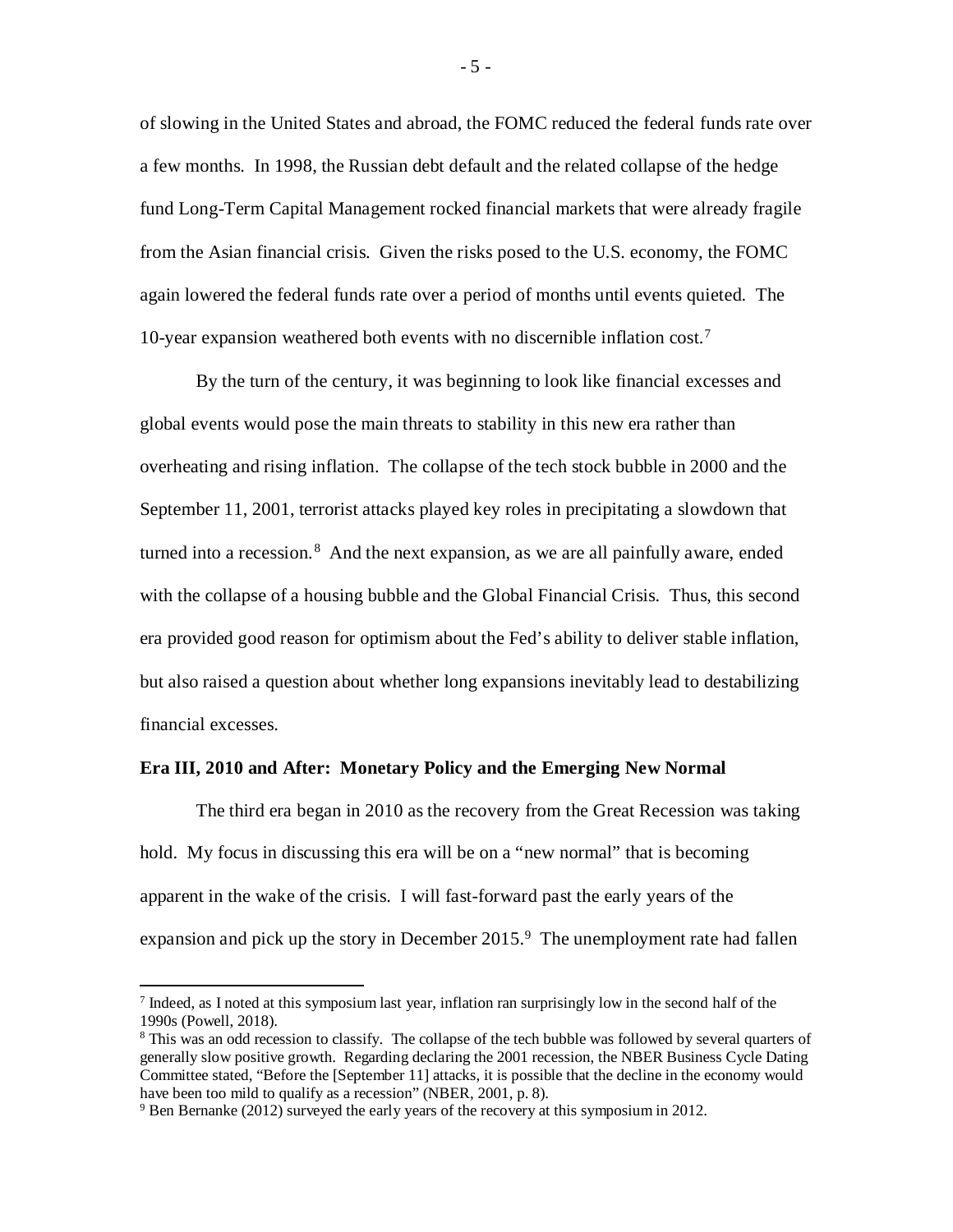from a peak of 10 percent to 5 percent, roughly equal to the median FOMC participant's estimate of the natural rate of unemployment at the time. At this point, the Committee decided that it was prudent to begin gradually raising the federal funds rate based on the closely monitored premise that the increasingly healthy economy called for more-normal interest rates. The premise was generally borne out: Growth from the end of 2015 to the end of 2018 averaged 2.5 percent, a bit above the 2.2 percent rate over the previous five years (figure 2, panel A). The unemployment rate fell below 4 percent, and inflation moved up and remained close to our 2 percent objective through much of 2018 (figure 2, panels B and C).

That brings us to 2019. Before turning to issues occupying center stage at present, I want to address a long-running issue that I discussed here last year: tracking the "stars" that serve as guideposts for monetary policy.<sup>[10](#page-6-0)</sup> These include  $u^*$ , the natural rate of unemployment, and  $r^*$ , the neutral real rate of interest. Unlike celestial stars, these stars move unpredictably and cannot be directly observed. We must judge their locations as best we can based on incoming data and then add an element of risk management to be able to use them as guides.

Since 2012, declining unemployment has had surprisingly little effect on inflation, prompting a steady decline in estimates of  $u^*$  (figure 3).<sup>11</sup> Standard estimates of  $r^*$  have declined between 2 and 3 percentage points over the past two decades. Some argue that the effective decline is even larger.<sup>[12](#page-6-2)</sup> Incorporating a lower value of  $u^*$  into policymaking

<sup>&</sup>lt;sup>10</sup> Powell (2018).

<span id="page-6-1"></span><span id="page-6-0"></span><sup>&</sup>lt;sup>11</sup> The fact that inflation did not react much to changing unemployment also led some to reassess other structural features such as the slope of the Phillips curve.

<span id="page-6-2"></span> $12$  As discussed in Rachel and Summers (2019), many factors combine to determine the normal growth rate of the economy and r\*. Persistent movements in longer-term interest rates in a stable inflation environment are one indicator of r\* movements.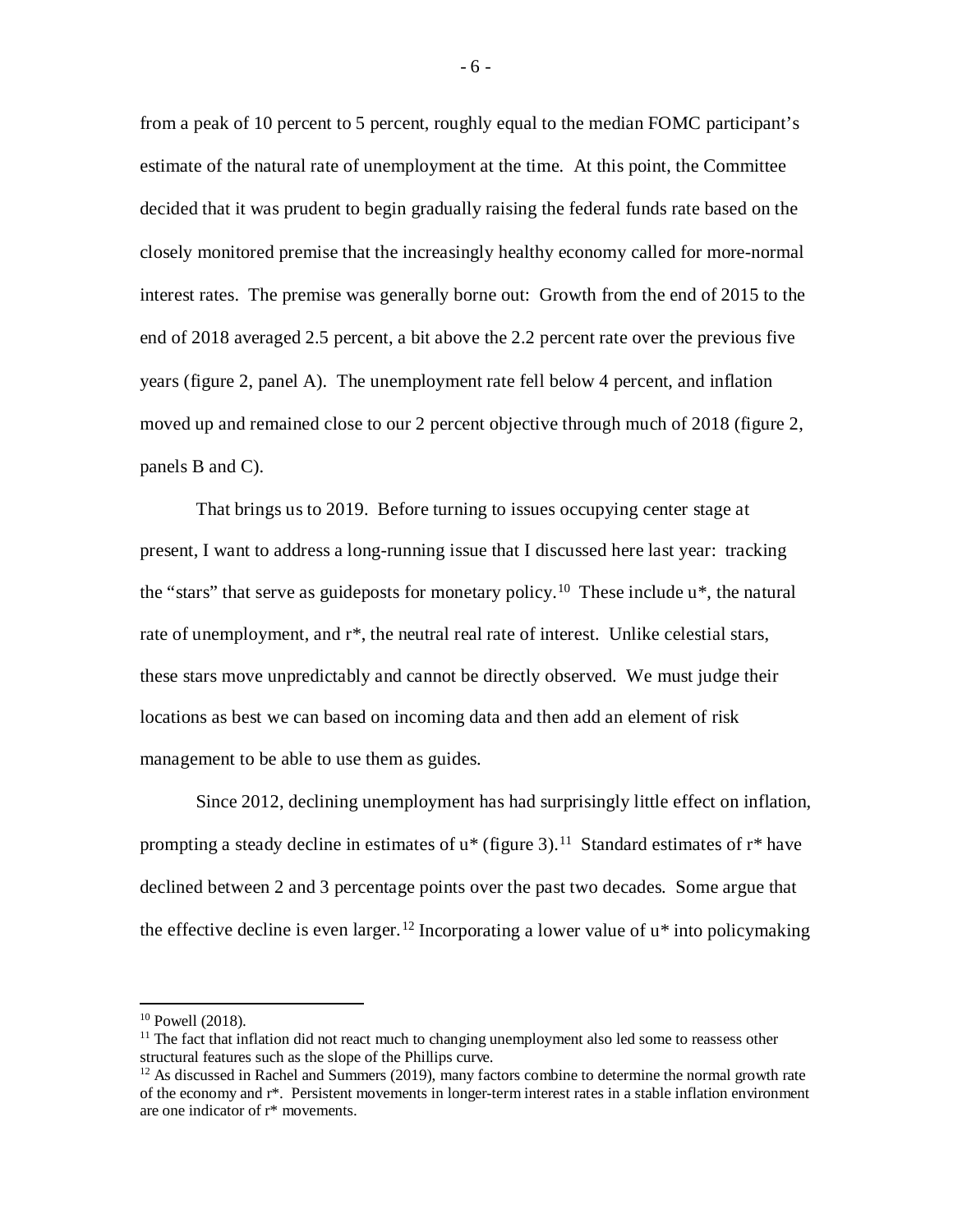does not require a significant change in our approach. The significant fall in r\*, however, may demand more fundamental change. A lower r\* combined with low inflation means that interest rates will run, on average, significantly closer to their effective lower bound.

The key question raised by this era, then, is how we can best support maximum employment and price stability in a world with a low neutral interest rate.

#### **Current Policy and the Three Key Questions**

Let me turn now to the current implications for monetary policy of the questions raised by these three eras. The first era raised the question of whether the Fed can avoid excessive inflation. Inflation has averaged less than 2 percent over the past 25 years, and low inflation has been the main concern for the past decade. Low inflation seems to be the problem of this era, not high inflation. Nonetheless, in the unlikely event that signs of too-high inflation return, we have proven tools to address such a situation.

The second era's question—whether long expansions inevitably breed financial excesses—is a challenging and timely one. Hyman Minsky long argued that, as an expansion continues and memories of the previous downturn fade, financial risk management deteriorates and risks are increasingly underappreciated.<sup>[13](#page-7-0)</sup> This observation has spurred much discussion. At the end of the day, we cannot prevent people from finding ways to take excessive financial risks. But we can work to make sure that they bear the costs of their decisions, and that the financial system as a whole continues to function effectively. Since the crisis, Congress, the Fed, and other regulatory authorities here and around the world have taken substantial steps to achieve these goals. Banks and other key institutions have significantly more capital and more stable funding than before

- 7 -

<span id="page-7-0"></span><sup>&</sup>lt;sup>13</sup> See, for example, Minsky (1991).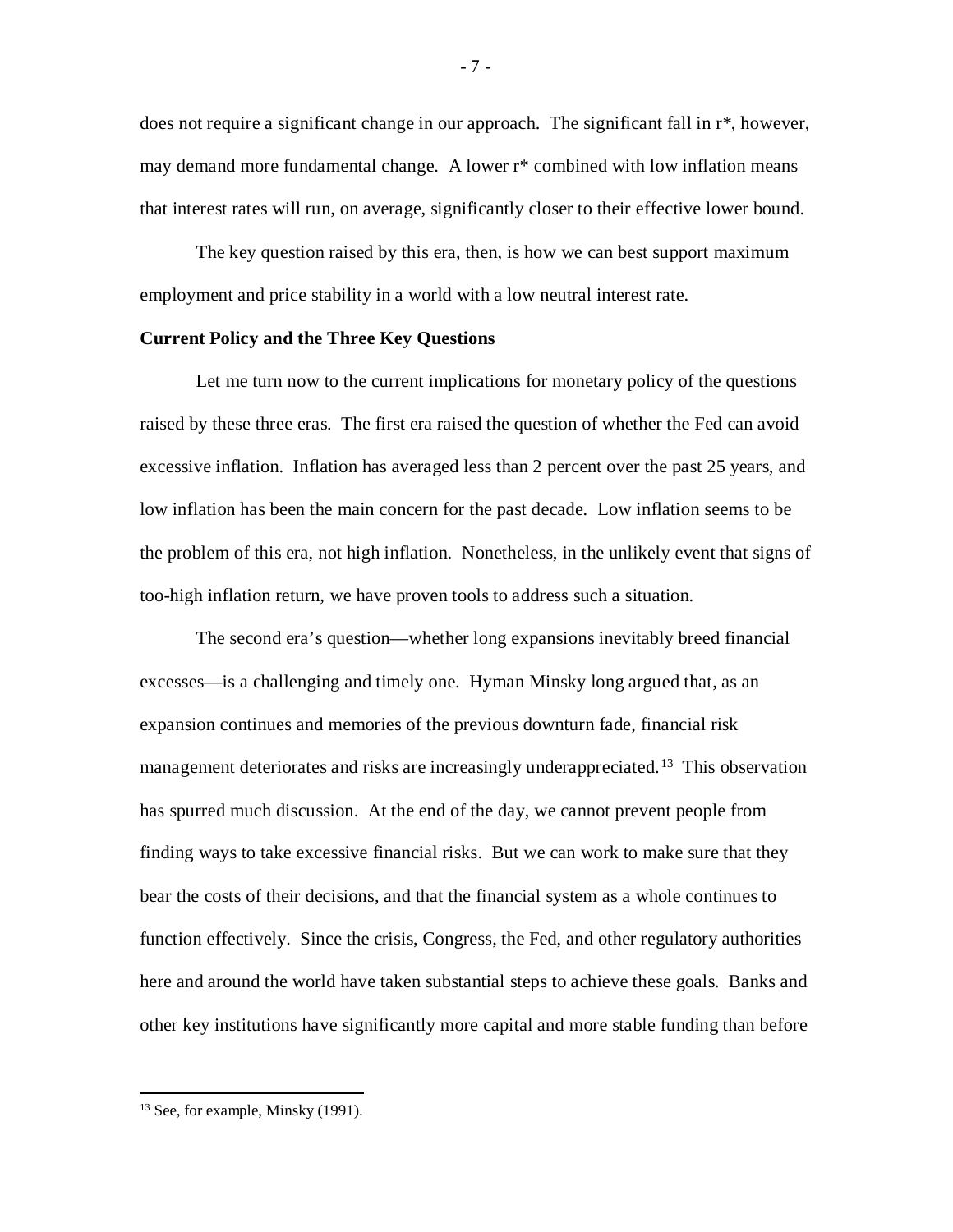the crisis. We comprehensively review financial stability every quarter and release our assessments twice a year to highlight areas of concern and allow oversight of our efforts. We have not seen unsustainable borrowing, financial booms, or other excesses of the sort that occurred at times during the Great Moderation, and I continue to judge overall financial stability risks to be moderate. But we remain vigilant.

That leaves the third question of how, in this low r\* world, the Fed can best support the economy. A low neutral interest rate presents both near-term and longer-term challenges. I will begin with the current context. Because today's setting is both challenging and unique in many ways, it may be useful to lay out some general principles for assessing and implementing appropriate policy and to describe how we have been applying those principles.

Through the FOMC's setting of the federal funds rate target range and our communications about the likely path forward for policy and the economy, we seek to influence broader financial conditions to promote maximum employment and price stability. In forming judgments about the appropriate stance of policy, the Committee digests a broad range of data and other information to assess the current state of the economy, the most likely outlook for the future, and meaningful risks to that outlook. Because the most important effects of monetary policy are felt with uncertain lags of a year or more, the Committee must attempt to look through what may be passing developments and focus on things that seem likely to affect the outlook over time or that pose a material risk of doing so. Risk management enters our decisionmaking because of both the uncertainty about the effects of recent developments and the uncertainty we face regarding structural aspects of the economy, including the natural rate of unemployment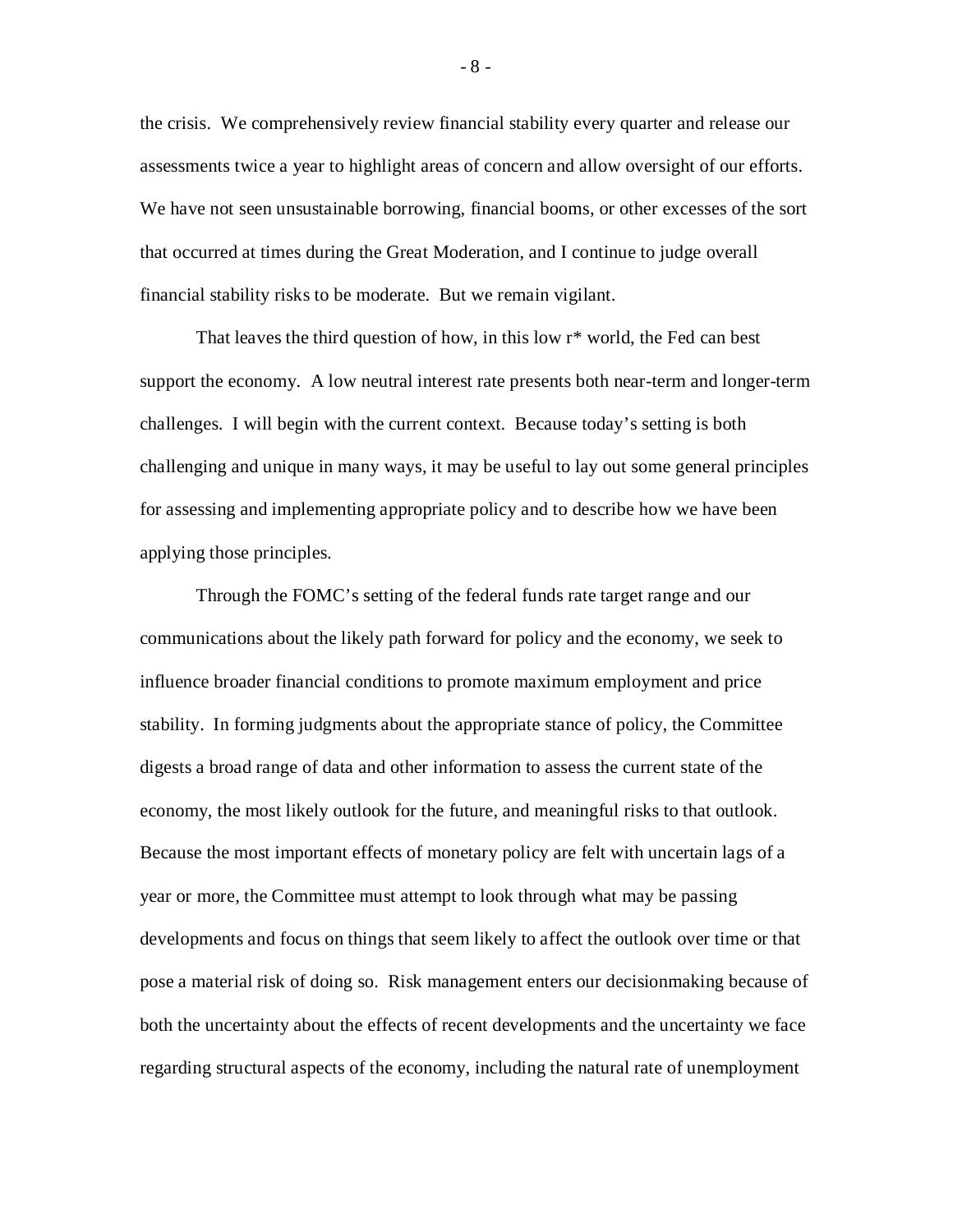and the neutral rate of interest. It will at times be appropriate for us to tilt policy one way or the other because of prominent risks. Finally, we have a responsibility to explain what we are doing and why we are doing it so the American people and their elected representatives in Congress can provide oversight and hold us accountable.

We have much experience in addressing typical macroeconomic developments under this framework. But fitting trade policy uncertainty into this framework is a new challenge. Setting trade policy is the business of Congress and the Administration, not that of the Fed. Our assignment is to use monetary policy to foster our statutory goals. In principle, anything that affects the outlook for employment and inflation could also affect the appropriate stance of monetary policy, and that could include uncertainty about trade policy. There are, however, no recent precedents to guide any policy response to the current situation. Moreover, while monetary policy is a powerful tool that works to support consumer spending, business investment, and public confidence, it cannot provide a settled rulebook for international trade. We can, however, try to look through what may be passing events, focus on how trade developments are affecting the outlook, and adjust policy to promote our objectives.

This approach is illustrated by the way incoming data have shaped the likely path of policy this year. The outlook for the U.S. economy since the start of the year has continued to be a favorable one. Business investment and manufacturing have weakened, but solid job growth and rising wages have been driving robust consumption and supporting moderate growth overall.

As the year has progressed, we have been monitoring three factors that are weighing on this favorable outlook: slowing global growth, trade policy uncertainty, and

- 9 -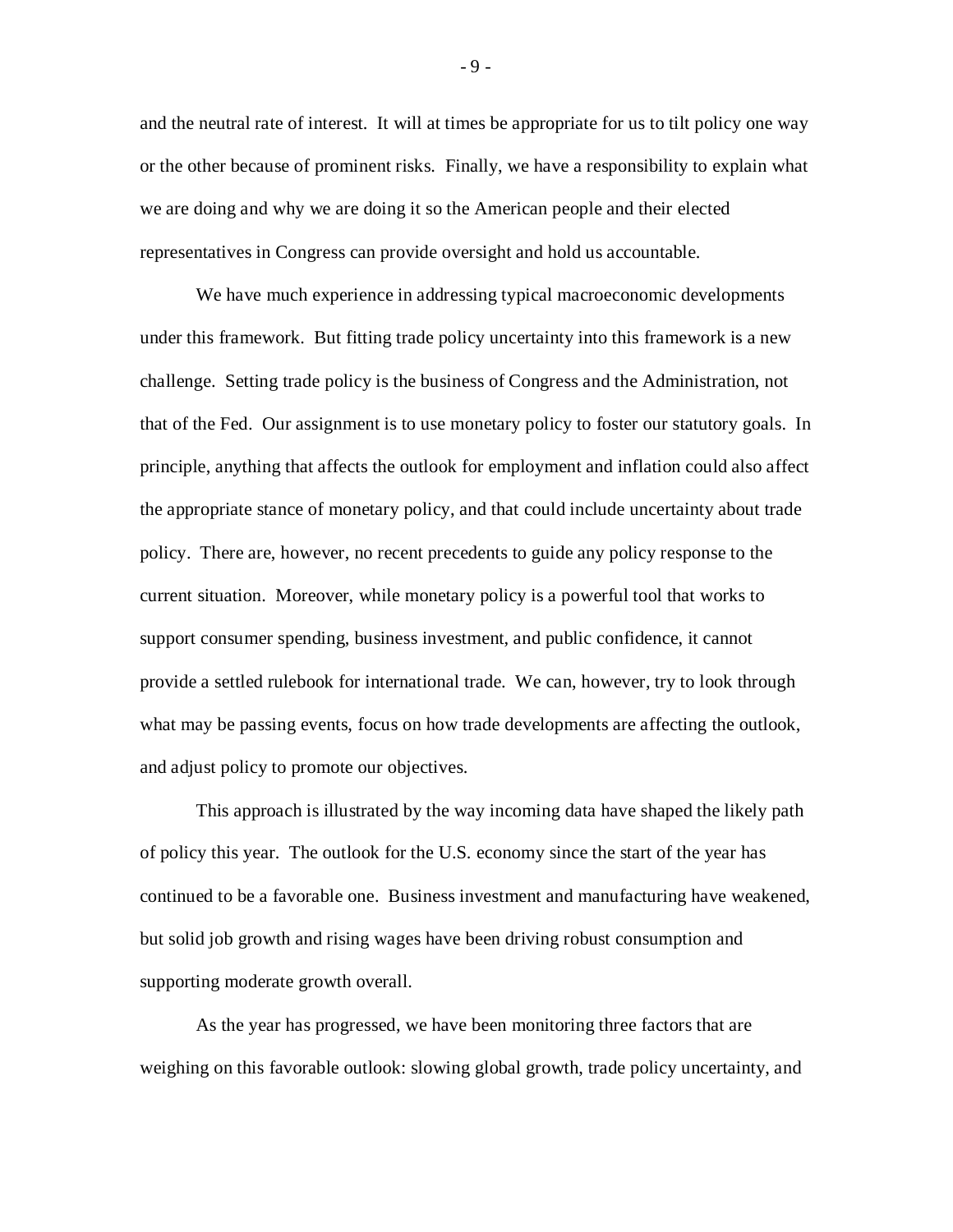muted inflation. The global growth outlook has been deteriorating since the middle of last year. Trade policy uncertainty seems to be playing a role in the global slowdown and in weak manufacturing and capital spending in the United States. Inflation fell below our objective at the start of the year. It appears to be moving back up closer to our symmetric 2 percent objective, but there are concerns about a more prolonged shortfall.

Committee participants have generally reacted to these developments and the risks they pose by shifting down their projections of the appropriate federal funds rate path. Along with July's rate cut, the shifts in the anticipated path of policy have eased financial conditions and help explain why the outlook for inflation and employment remains largely favorable.

Turning to the current context, we are carefully watching developments as we assess their implications for the U.S. outlook and the path of monetary policy. The three weeks since our July FOMC meeting have been eventful, beginning with the announcement of new tariffs on imports from China. We have seen further evidence of a global slowdown, notably in Germany and China. Geopolitical events have been much in the news, including the growing possibility of a hard Brexit, rising tensions in Hong Kong, and the dissolution of the Italian government. Financial markets have reacted strongly to this complex, turbulent picture. Equity markets have been volatile. Longterm bond rates around the world have moved down sharply to near post-crisis lows. Meanwhile, the U.S. economy has continued to perform well overall, driven by consumer spending. Job creation has slowed from last year's pace but is still above overall labor force growth. Inflation seems to be moving up closer to 2 percent. Based on our assessment of the implications of these developments, we will act as appropriate to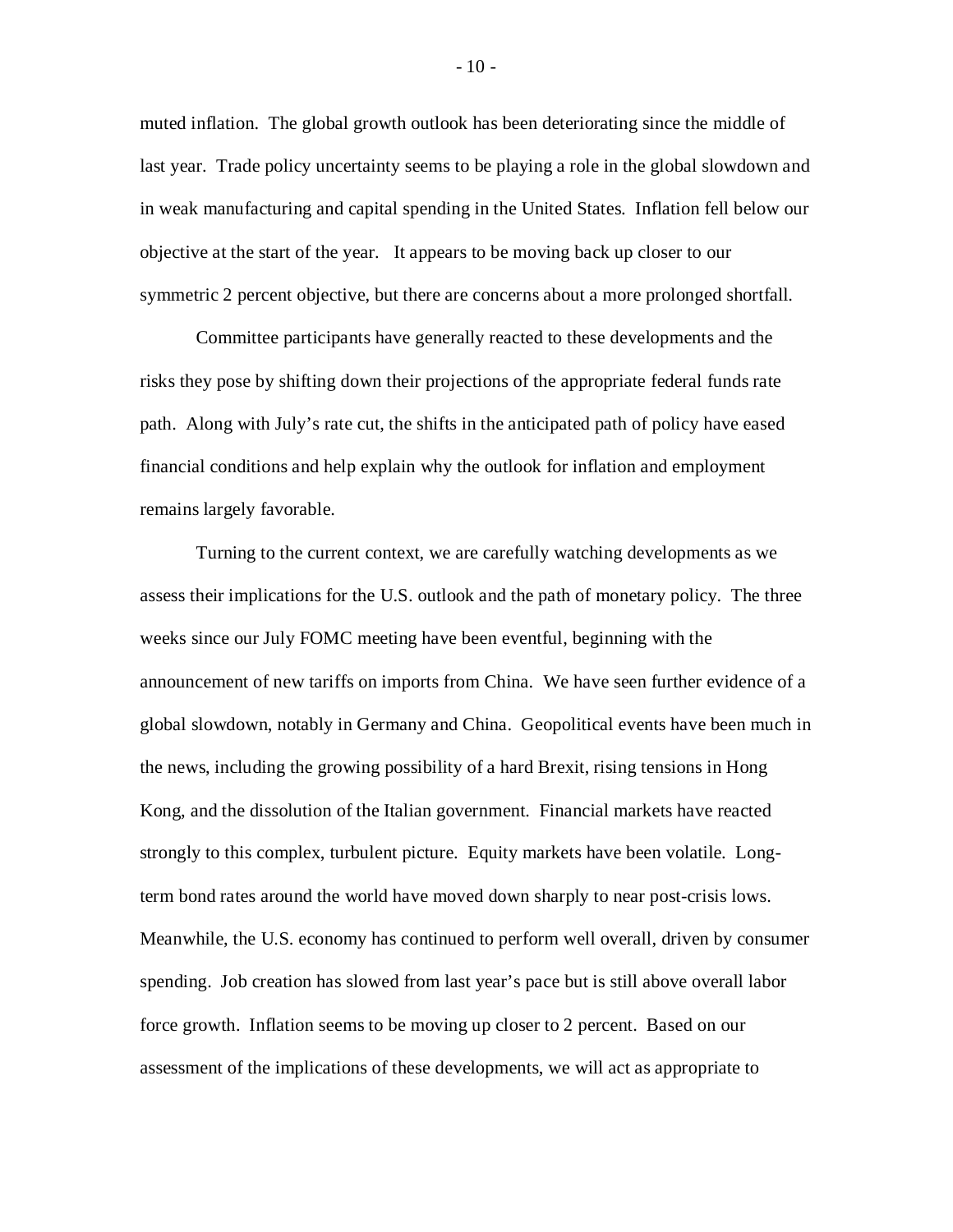sustain the expansion, with a strong labor market and inflation near its symmetric 2 percent objective.

#### **The Three Questions in the Longer Run**

Looking back over the three eras, monetary policy has evolved to address new challenges as they have arisen. The inflation targeting regime that emerged after the Great Inflation has led to vastly improved outcomes for employment and price stability around the world. One result has been much longer expansions, which often brought with them the buildup of financial risk. This new pattern has led us to understand that assuring financial stability over time requires much greater resilience in our financial system, particularly for our largest, most complex banks.

As we look back over the decade since the end of the financial crisis, we can again see fundamental economic changes that call for a reassessment of our policy framework. The current era has been characterized by much lower neutral interest rates, disinflationary pressures, and slower growth. We face heightened risks of lengthy, difficult-to-escape periods in which our policy interest rate is pinned near zero. To address this new normal, we are conducting a public review of our monetary policy strategy, tools, and communications—the first of its kind for the Federal Reserve. We are evaluating the pros and cons of strategies that aim to reverse past misses of our inflation objective. We are examining the monetary policy tools we have used both in calm times and in crisis, and we are asking whether we should expand our toolkit. In addition, we are looking at how we might improve the communication of our policy framework.

- 11 -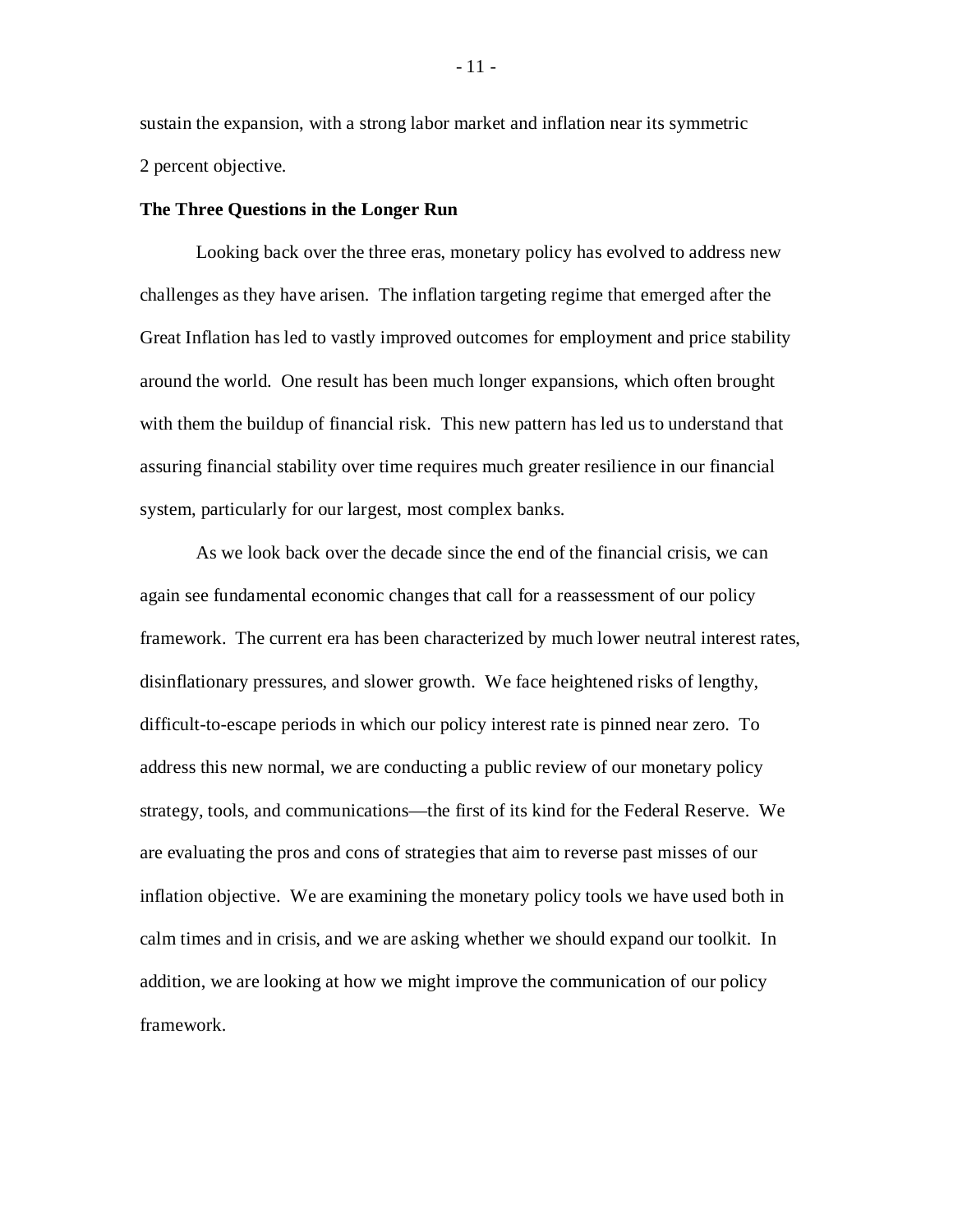Public engagement, unprecedented in scope for the Fed, is at the heart of this effort. Through *Fed Listens* events live-streamed on the internet, we are hearing a diverse range of perspectives not only from academic experts, but also from representatives of consumer, labor, business, community, and other groups. We have begun a series of FOMC meetings at which we will discuss these questions. We will continue reporting on our discussions in the FOMC minutes and share our conclusions when we finish the review next year.

I will conclude by saying that we are deeply committed to fulfilling our mandate in this challenging era, and I look forward to the valuable insights that will, I am confident, be shared at this symposium.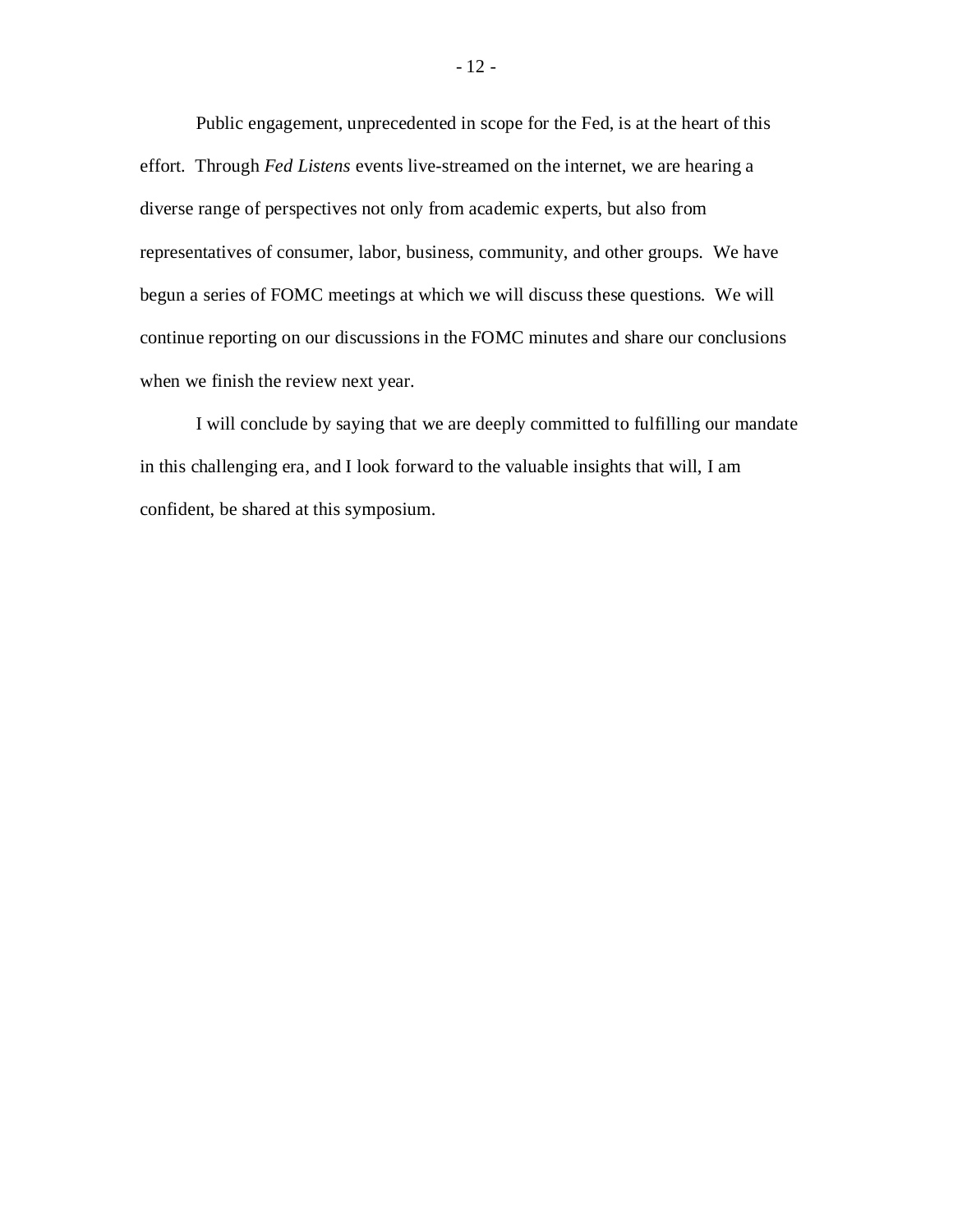#### **References**

- Ahmed, Shaghil, Andrew Levin, and Beth Anne Wilson (2004). "Recent U.S. Macroeconomic Stability: Good Policies, Good Practices, or Good Luck?" *Review of Economics and Statistics,* vol. 86 (August), pp. 824–32.
- Barro, Robert J., and David B. Gordon (1983). "Rules, Discretion and Reputation in a Model of Monetary Policy," *Journal of Monetary Economics,* vol. 12 (1), pp. 101–21.
- Bernanke, Ben S. (2004). "The Great Moderation," speech delivered at the meetings of the Eastern Economic Association, Washington, February 20, [https://www.federalreserve.gov/boarddocs/speeches/2004/20040220.](https://www.federalreserve.gov/boarddocs/speeches/2004/20040220)
- (2012). "Monetary Policy since the Onset of the Crisis," speech delivered at "The Changing Policy Landscape," a symposium sponsored by the Federal Reserve Bank of Kansas City, held in Jackson Hole, Wyo., August 30–September 1, [https://www.federalreserve.gov/newsevents/speech/bernanke20120831a.htm.](https://www.federalreserve.gov/newsevents/speech/bernanke20120831a.htm)
- Faust, Jon (1996). "Whom Can We Trust to Run The Fed? Theoretical Support for the Founders' Views," *Journal of Monetary Economics,* vol. 37 (April), pp. 267–83.
- Kydland, Finn E., and Edward C. Prescott (1977). "Rules Rather Than Discretion: The Inconsistency of Optimal Plans," *Journal of Political Economy*, vol. 85 (June), pp. 473–91.
- Minsky, Hyman P. (1991). "Financial Crises: Systemic or Idiosyncratic," paper presented at "The Crisis in Finance," a conference held at the Jerome Levy Economics Institute of Bard College, Annandale-on-Hudson, N.Y., April 4–6, [www.levyinstitute.org/pubs/wp51.pdf.](http://www.levyinstitute.org/pubs/wp51.pdf)
- National Bureau of Economic Research, Business Cycle Dating Committee (2001). *The Business-Cycle Peak of March 2001.* Cambridge, Mass.: NBER, November 26, [https://www.nber.org/cycles/november2001/recessions.pdf.](https://www.nber.org/cycles/november2001/recessions.pdf)
- Nelson, Edward (2013). "Milton Friedman and the Federal Reserve Chairs, 1951–1979," paper presented at the Economics History Seminar, University of California, Berkeley, October, [http://citeseerx.ist.psu.edu/viewdoc/download?doi=10.1.1.404.5347&rep=rep1&ty](http://citeseerx.ist.psu.edu/viewdoc/download?doi=10.1.1.404.5347&rep=rep1&type=pdf) [pe=pdf.](http://citeseerx.ist.psu.edu/viewdoc/download?doi=10.1.1.404.5347&rep=rep1&type=pdf)
- Powell, Jerome H. (2018). "Monetary Policy in a Changing Economy," speech delivered at "Changing Market Structure and Implications for Monetary Policy," a symposium sponsored by the Federal Reserve Bank of Kansas City, held in Jackson Hole, Wyo., August 23–25,

[https://www.federalreserve.gov/newsevents/speech/powell20180824a.htm.](https://www.federalreserve.gov/newsevents/speech/powell20180824a.htm)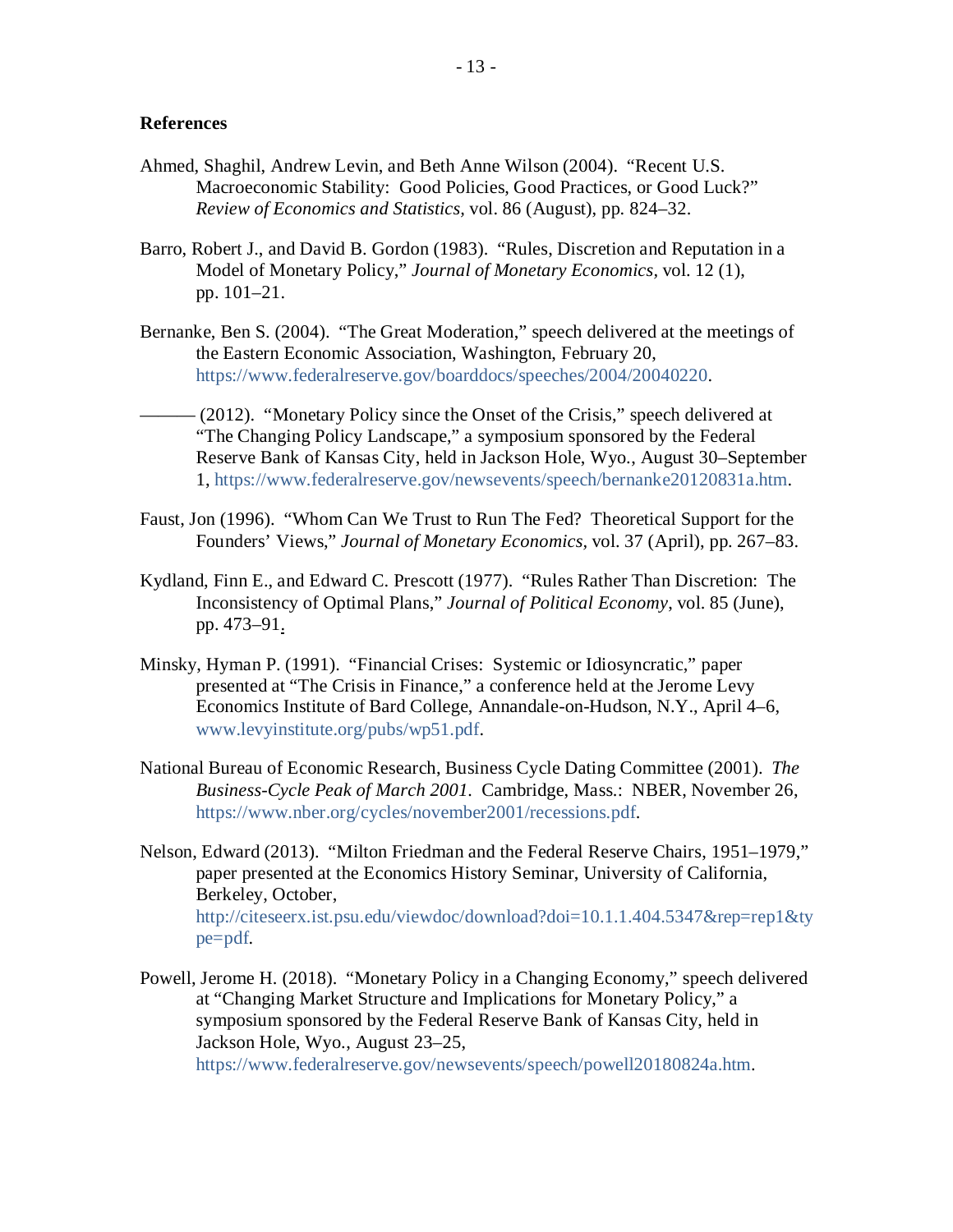- Rachel, Lukasz, and Lawrence H. Summers (2019). "On Falling Neutral Real Rates, Fiscal Policy, and the Risk of Secular Stagnation," paper presented at the Brookings Papers on Economic Activity Conference, held at the Brookings Institution, Washington, March 7–8, [https://www.brookings.edu/wp](https://www.brookings.edu/wp-content/uploads/2019/03/On-Falling-Neutral-Real-Rates-Fiscal-Policy-and-the-Risk-of-Secular-Stagnation.pdf)[content/uploads/2019/03/On-Falling-Neutral-Real-Rates-Fiscal-Policy-and-the-](https://www.brookings.edu/wp-content/uploads/2019/03/On-Falling-Neutral-Real-Rates-Fiscal-Policy-and-the-Risk-of-Secular-Stagnation.pdf)[Risk-of-Secular-Stagnation.pdf.](https://www.brookings.edu/wp-content/uploads/2019/03/On-Falling-Neutral-Real-Rates-Fiscal-Policy-and-the-Risk-of-Secular-Stagnation.pdf)
- Romer, Christina D., and David H. Romer (2002). "A Rehabilitation of Monetary Policy in the 1950s," *American Economic Review,* vol. 92 (May), pp. 121–27.
- Stock, James H., and Mark W. Watson (2003). "Has the Business Cycle Changed? Evidence and Explanations," paper presented at "Monetary Policy and Uncertainty: Adapting to a Changing Economy," a symposium sponsored by the Federal Reserve Bank of Kansas City, held in Jackson Hole, Wyo., August 28–30, [https://www.kansascityfed.org/publicat/sympos/2003/pdf/Stockwatson2003.pdf.](https://www.kansascityfed.org/publicat/sympos/2003/pdf/Stockwatson2003.pdf)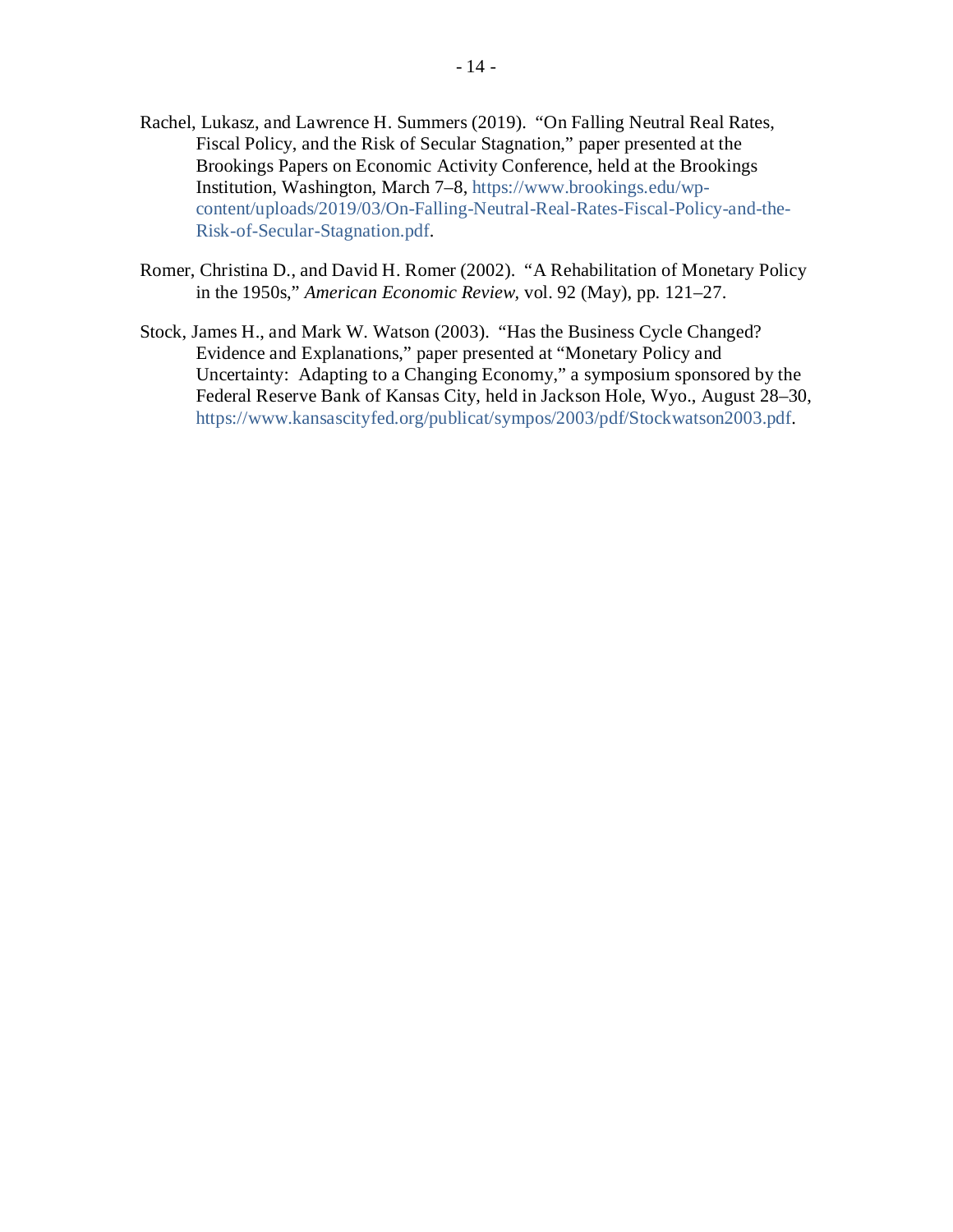# **Challenges for Monetary Policy**

## Jerome H. Powell

### Chair

Board of Governors of the Federal Reserve System

at

"Challenges for Monetary Policy," a symposium sponsored by The Federal Reserve Bank of Kansas City Jackson Hole, Wyoming

> For release at 10:00 a.m. EDT (8:00 a.m. MDT) August 23, 2019

Board of Governors of the Federal Reserve System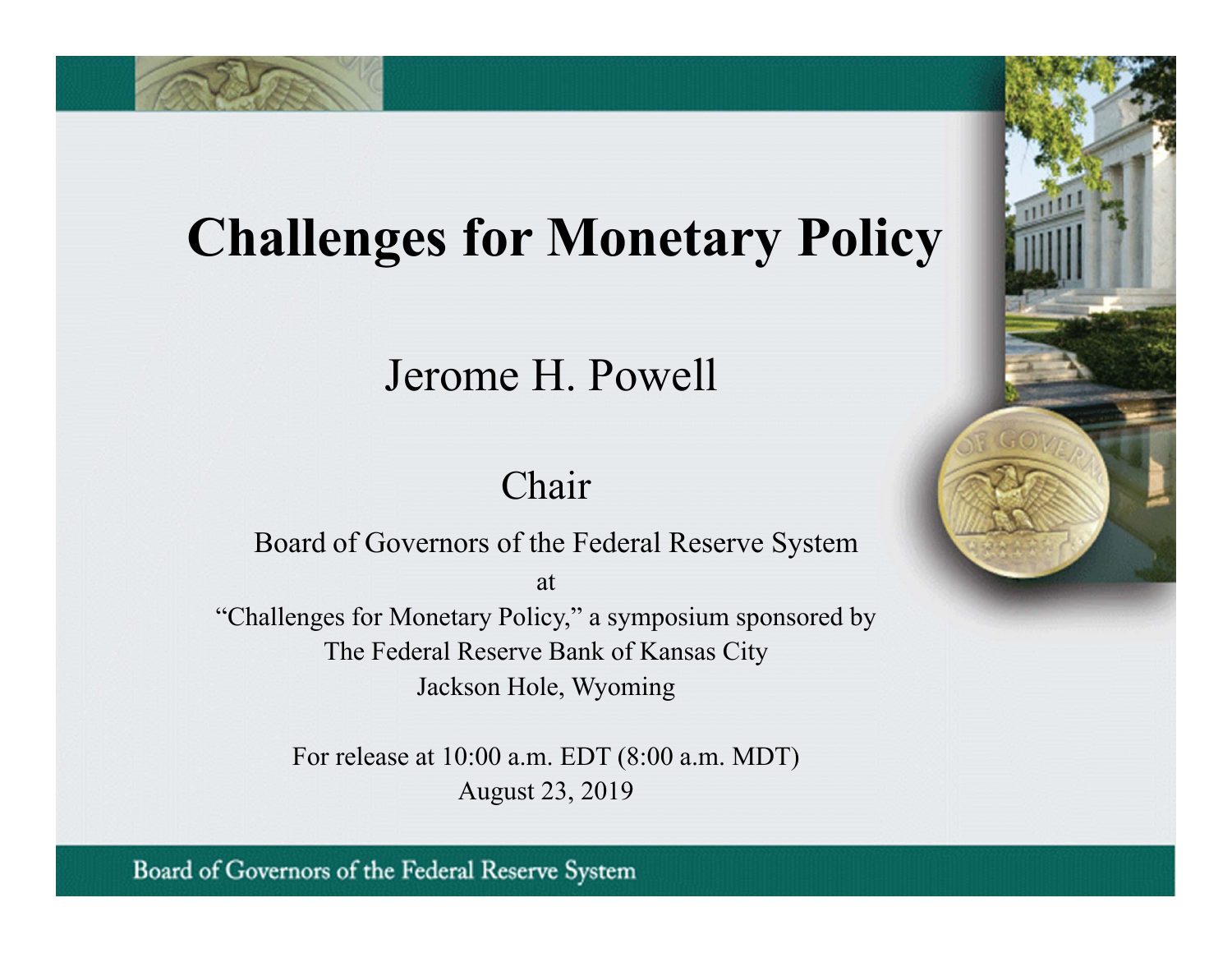Figure 1. Era 1: 1950−82



 Note: Unemployment and federal funds data are quarterly averages; overall personal consumption expenditures (PCE) are the four−quarter change in the PCE price index; core PCE is the four−quarter change in the PCE price index less food and energy; real gross domestic product (GDP) growth is the four−quarter change in the level of real GDP; federal funds data start in July 1954; core PCE data start in January 1960; all data extend through 1982:Q4. Shaded bars indicate periods of business recession as defined by the National Bureau of Economic Research.

 Source: For overall PCE, core PCE, and real GDP growth, the Bureau of Economic Analysis; for the unemployment rate, Bureau of Labor Statistics; for the federal funds rate, Board of Governors of the Federal Reserve System; all series retrieved from the Federal Reserve Bank of St. Louis, FRED.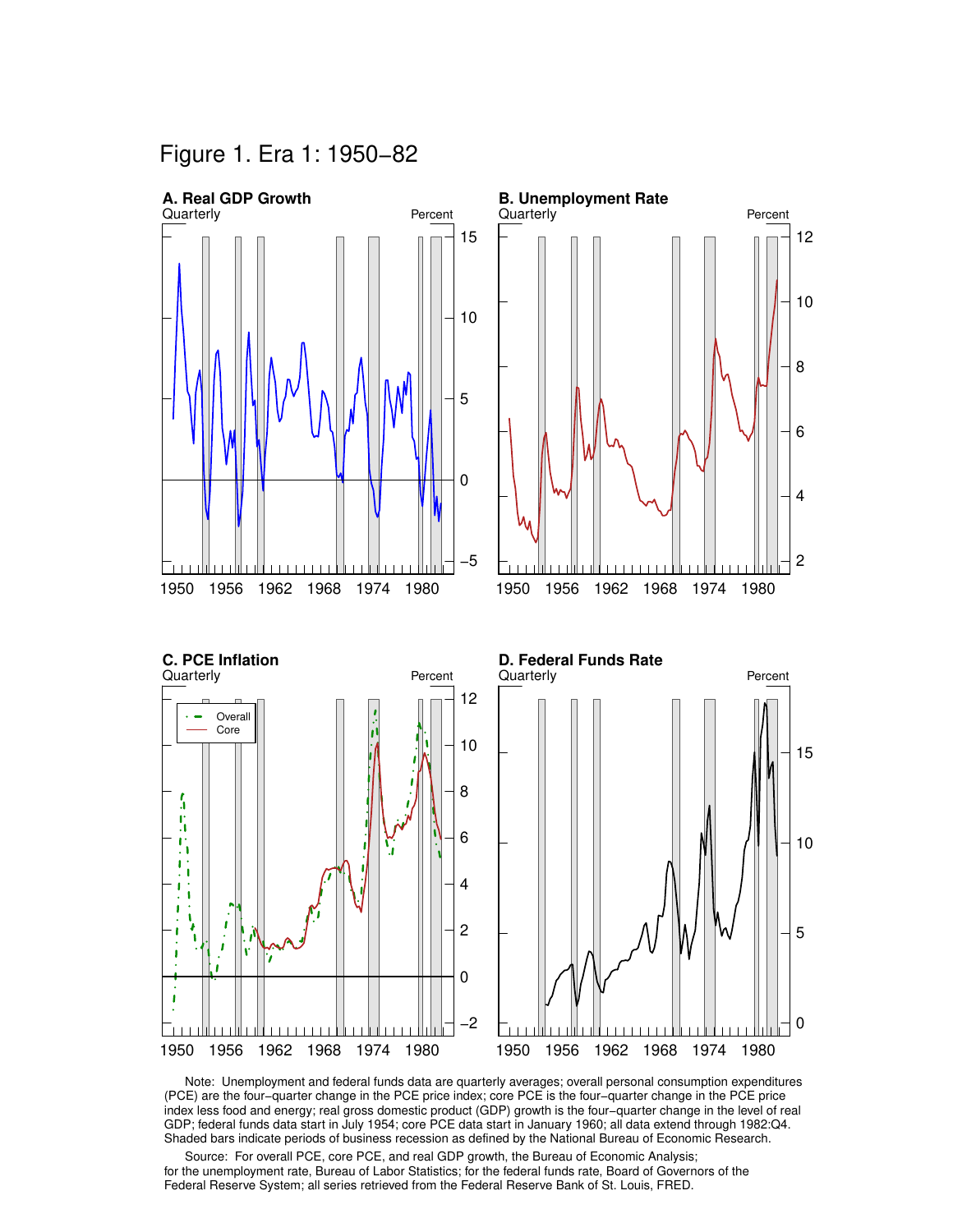

Figure 2. Eras 2 and 3: 1983−2009 and 2010−present

 Note: Unemployment and federal funds data are quarterly averages; overall personal consumption expenditures (PCE) are the four−quarter change in the PCE price index; core PCE is the four−quarter change in the PCE price index less food and energy; real gross domestic product (GDP) growth is the four−quarter change in the level of real GDP; all data extend through 2019:Q2. Shaded bars indicate periods of business recession as defined by the National Bureau of Economic Research.

 Source: For overall PCE, core PCE, and real GDP growth, the U.S. Bureau of Economic Analysis; for the unemployment rate, Bureau of Labor Statistics; for the federal funds rate, Board of Governors of the Federal Reserve System; all series retrieved from the Federal Reserve Bank of St. Louis, FRED.